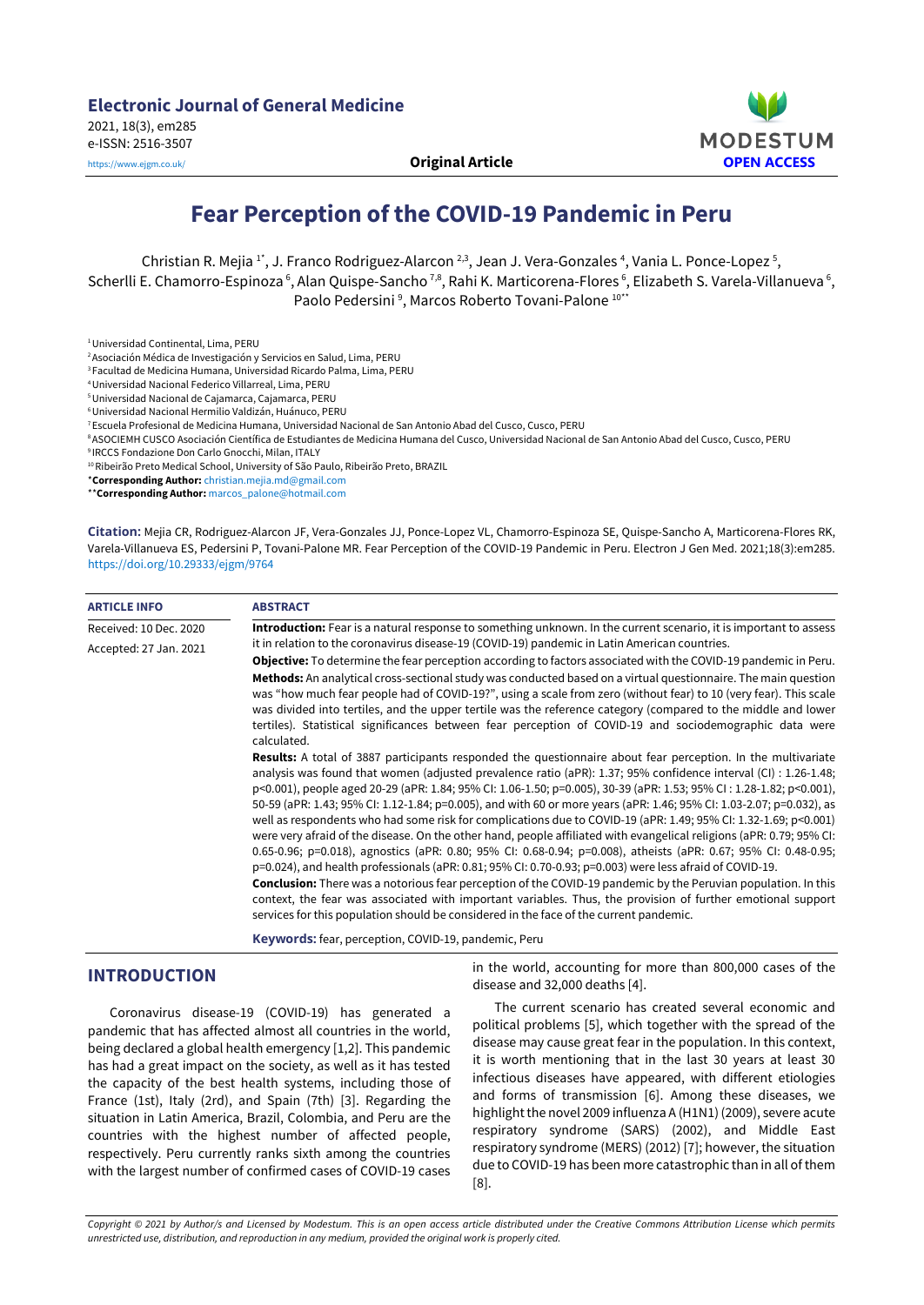The emergence of fear has been reported in serious epidemic, such as Ebola, period when the population was so anxious to the point of people accepting to use unauthorized or experimental drugs [9]. On the other hand, it is worth remembering that the same did not happen in the H1N1 postpandemic period, in which restrictive measures were accomplished only by people with respiratory diseases or chronic diseases that affect the immune system while the rest of the population did not fully comply with these recommendations and did not even perceive risks of transmission to their family members [10].

At present, the COVID-19 emergency is leading to serious health problems, including stress, anxiety, depressive symptoms, and fear [11,12]. Mental health issue during the pandemic has been addressed by several studies with the main objective of verifying the impact on people's emotional state in order to prepare appropriate interventions [13-15]. To understand the psychological and psychiatric impacts of a pandemic, the emotions involved in it, such as fear, must be considered and observed [16]. For all these reasons, it should be important to measure the fear generated by this pandemic in the population. Therefore, the objective of this research study is to determine the fear perception according to factors associated with the COVID-19 pandemic in Peru.

# **METHODS**

#### **Study Design**

This is an analytical and multicenter cross-sectional study conducted in 20 cities of 17 departments in Peru: Arequipa, Ayacucho, Cajamarca, Cerro de Pasco, Chiclayo, Chimbote, Cusco, Huancayo, Huánuco, Ica, Iquitos, Lima, Piura, Pucallpa, Puno, Tacna, and Trujillo. It should be noted that they correspond to the largest and most important cities and departments in the country. Thus, this investigation included a wide sample, which represents different characteristics of the Peruvian population.

#### **Population and Sample**

In this research, we include people residing in some of the cities mentioned above, who showed interest in participating in the study and who had or not comorbidities related to complications of COVID-19 (such as, being elderly, cancer patient, or with any hypertensive disease). A total of 596 participants were excluded from the study, given that they did not answer the main question (about fear perception), or they had different nationality and/or were minors.

The type of sampling was non-probabilistic aiming to maintain the homogeneity in each of the locations of the study. An initial calculation of a minimum of 2867 respondents was performed to find a minimum percentage difference of 4% (48% versus 52%), with a confidence level of 95%, power of 99%, for a single sample (depending on the chosen design).

#### **Variables and Assessment Tools**

The main variable of the study was the fear perceived by the participants related to COVID-19, which was obtained in a quantitative form, using a scale from zero (indicating "not afraid") to 10 (indicating "very afraid"). After completion of data collection, the studied population was divided into tertiles according to the obtained scores (Tertile of least fear perception - composed by people who had a score of 0-3 points in the questionnaire; Middle tertile- composed by people who had a score of 4-5 points; Tertile of highest fear perceptioncomposed by people who had a score of 6-10 points). The variable was also dichotomized into two categories: with a lot of fear (6-10 points) or with little fear (0-5 points).

The considered sociodemographic data were gender (male or female), degree of education (up to secondary education or technical/higher education), age (18-19 years, 20-29 years, 30- 39 years, 40-49 years, 50-59 years, and 60 years or older), religion (catholic, evangelical, christian, adventist, Jehovah' switness, latter-days, mormon, buddhist, other religions, agnostics, and atheists), the city of respondents (according to the cities previously mentioned), and type of respondent (without risk of complications due to COVID-19 - without comorbodities, with risk of complications due to COVID-19, healthcare staff, and healthcare staff considered at risk).

#### **Procedures and Ethics**

An electronic version of the questionnaire was sent to the participants through creation of a form using Google Drive. After that, we performed a quality control of the data and those that did not meet the selection criteria were excluded. Thereafter, the data were encoded and tabulated in a Microsoft Excel spreadsheet (Microsoft, Redmond, CA, USA). A second filtering of the information and the quality control for each study site were also performed using the spreadsheet. After that, the data was exported to the STATA version 11.1 (StataCorp, College Station, TX). Research ethics were carefully considered, and ethical approval was granted before data collection. Moreover, all respondents were previously informed about the purpose and the objectives of the research and their participation was voluntary for the study.

#### **Data Analysis**

A table of frequencies and percentages of the crossing between the three levels of fear intensity and the other variables were created. In this case, statistical significances were calculated with Chi-square test. Tables of the bivariate and multivariate models were constructed using generalized linear models, with the Poisson distribution and a logarithmic link function, and models for robust variance adjusted according to the city of respondents. Crude and adjusted prevalence ratios (aPR), 95% confidence interval (CI), and pvalues (statistical significance p <0.05) were calculated.

### **RESULTS**

A total of 3887 participants were divided into tertiles according to their perceived fear. 1275 (32.8%) had little fear, 1277 (32.8%) had moderate fear, and 1335 (34.4%) a lot of fear. When these 3 groups were compared by variables, we found that there were statistically significant differences by sex (p<0.001), age categorized (p<0.001), religion (p<0.001), and respondent type (p<0.001) (**Table 1**).

In the bivariate analysis, we found that women  $(p<0.001)$ , participants aged 20-29 (p-0.018), 30-39 (p<0.001), 40-49 (p=0.018) 50-59 (p<0.001), 60 years or older (p=0.001), and respondents with some risk for complications (p<0.001) were very afraid of COVID-19. In contrast, participants of the evangelical religions (p=0.006), agnostics (p=0.001), atheists (p=0.006), buddhists (p=0.042), people from other religions (p=0.041), and health personnel (p=0.032) were less afraid (**Table 2**).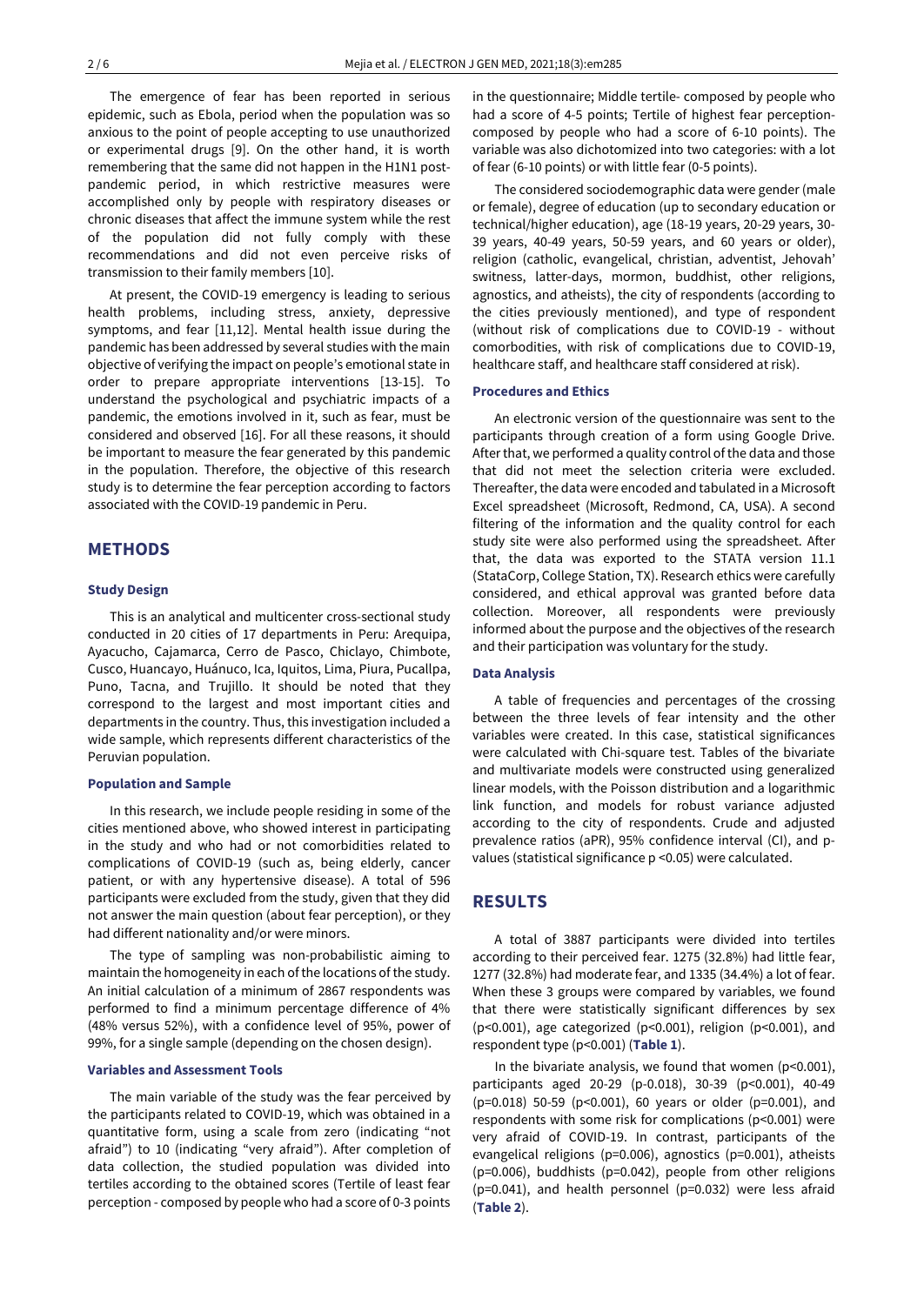# **Table 1.** Fear perception according to socio-educational characteristics before the COVID-19 pandemic in Peru

|                           | <b>Fear perception</b> |              |              |         |
|---------------------------|------------------------|--------------|--------------|---------|
| <b>Variables</b>          | Little                 | Moderate     | A lot        | p-value |
| Sex                       |                        |              |              |         |
| Male                      | 688 (40.1%)            | 543 (31.7%)  | 484 (28.2%)  | < 0.001 |
| Female                    | 575 (26.7%)            | 730 (33.9%)  | 848 (39.4%)  |         |
| <b>Education level</b>    |                        |              |              |         |
| Technical or university   | 1048 (32.6%)           | 1054 (32.8%) | 1114 (34.6%) | 0.867   |
| Up to secondary level     | 212 (33.2%)            | 212 (33.2%)  | 214 (33.6%)  |         |
| Age categorized           |                        |              |              |         |
| 18-19 years old           | 202 (34.6%)            | 223 (38.3%)  | 158 (27.1%)  | < 0.001 |
| 20-29 years old           | 819 (33.4%)            | 805 (32.9%)  | 825 (33.7%)  |         |
| 30-39 years old           | 118 (31.1%)            | 105 (27.7%)  | 156 (41.2%)  |         |
| 40-49 years old           | 59 (29.8%)             | 69 (34.9%)   | 70 (35.3%)   |         |
| 50-59 years old           | 37 (23.0%)             | 54 (33.5%)   | 70 (43.5%)   |         |
| 60 years or older         | 27 (30.0%)             | 14 (15.6%)   | 49 (54.4%)   |         |
| <b>Religion</b>           |                        |              |              |         |
| Catholic                  | 741 (28.9%)            | 860 (33.5%)  | 964 (37.6%)  | < 0.001 |
| Evangelist                | 165 (35.7%)            | 161 (34.9%)  | 136 (29.4%)  |         |
| Agnostics                 | 154 (43.1%)            | 108 (30.3%)  | 95 (26.6%)   |         |
| Atheists                  | 91 (48.4%)             | 53 (28.2%)   | 44 (23.4%)   |         |
| Christian                 | 28 (38.4%)             | 25 (34.2%)   | 20 (27.4%)   |         |
| Adventist                 | 15 (30.0%)             | 22 (44.0%)   | 13 (26.0%)   |         |
| Jehovah's witness         | 1(16.7%)               | 1(16.7%)     | $4(66.6\%)$  |         |
| Latter-days               | 9(37.5%)               | 4 (16.7%)    | 11 (45.8%)   |         |
| Mormon                    | 7 (36.8%)              | $4(21.1\%)$  | $8(42.1\%)$  |         |
| <b>Buddhist</b>           | $6(50.0\%)$            | 5(41.7%)     | $1(8.3\%)$   |         |
| Another                   | 33 (44.0%)             | 20 (26.7%)   | 22 (29.3%)   |         |
| <b>Type of respondent</b> |                        |              |              |         |
| No risk                   | 876 (32.5%)            | 898 (33.3%)  | 925 (34.3%)  | < 0.001 |
| At risk                   | 51 (20.1%)             | 65 (25.6%)   | 138 (54.3%)  |         |
| Healthcare personnel      | 324 (37.0%)            | 295 (33.7%)  | 256 (29.3%)  |         |
| More health risks         | $7(41.2\%)$            | 5(29.4%)     | $5(29.4\%)$  |         |
|                           |                        |              |              |         |

Note: p-values were obtained with Chi-square test

# **Table 2.** Bivariate analysis of the factors associated with being very afraid of the COVID-19 pandemic in Peru

| <b>Variables</b>               | <b>Prevalence ratio</b> | 95% Confidence intervals | p-values |  |
|--------------------------------|-------------------------|--------------------------|----------|--|
| Female                         | 1.39                    | 1.28-1.51                | < 0.001  |  |
| Primary or secondary education | 0.97                    | $0.84 - 1.14$            | 0.797    |  |
| Age categorized                |                         |                          |          |  |
| 18-19 years old                |                         | Comparison category      |          |  |
| 20-29 years old                | 1.24                    | 1.04-1.47                | 0.018    |  |
| 30-39 years old                | 1.52                    | 1.27-1.81                | < 0.001  |  |
| 40-49 years old                | 1.32                    | 1.06-1.65                | 0.014    |  |
| 50-59 years old                | 1.61                    | 1.25-2.06                | < 0.001  |  |
| 60 years or older              | 1.98                    | 1.98-3.01                | 0.001    |  |
| Religion                       |                         |                          |          |  |
| Catholic                       |                         | Comparison category      |          |  |
| Evangelist                     | 0.77                    | $0.64 - 0.93$            | 0.006    |  |
| Agnostics                      | 0.71                    | 0.58-0.87                | 0.001    |  |
| Atheists                       | 0.62                    | $0.44 - 0.88$            | 0.006    |  |
| Christian                      | 0.74                    | $0.49 - 1.10$            | 0.138    |  |
| Adventist                      | 0.70                    | $0.39 - 1.26$            | 0.239    |  |
| Jehovah's witness              | 1.59                    | 0.69-3.68                | 0.278    |  |
| Latter-days                    | 1.22                    | $0.82 - 1.80$            | 0.327    |  |
| Mormon                         | 1.18                    | $0.82 - 1.70$            | 0.397    |  |
| <b>Buddhist</b>                | 0.22                    | $0.05 - 0.95$            | 0.042    |  |
| Another                        | 0.74                    | $0.55 - 0.99$            | 0.041    |  |
| <b>Type of respondent</b>      |                         |                          |          |  |
| No risk                        |                         | Comparison category      |          |  |
| At risk                        | 1.60                    | 1.36-1.89                | < 0.001  |  |
| Health personnel               | 0.85                    | 0.74-0.99                | 0.032    |  |
| More health risks              | 0.86                    | $0.45 - 1.62$            | 0.632    |  |

The dependent variable is the perceived fear of the COVID-19 pandemic. This variable was crossed with other variables using generalized linear models (withthePoissondistributionanda logarithmic link function, andmodels forrobust variance adjustedaccording tothe city ofrespondents)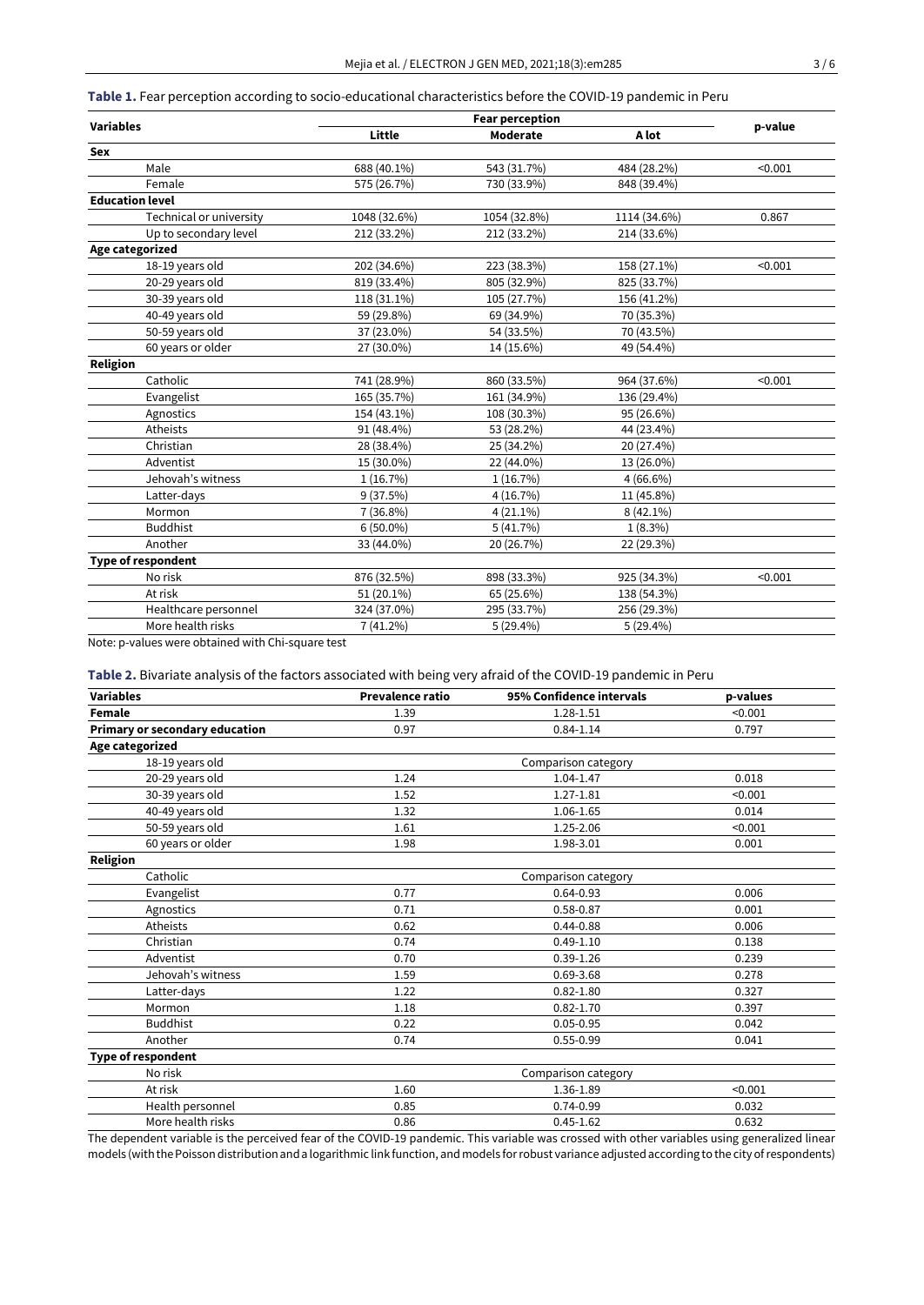| Table 3. Multivariate analysis of the factors associated with being very afraid of the COVID-19 pandemic in Peru |  |  |
|------------------------------------------------------------------------------------------------------------------|--|--|
|------------------------------------------------------------------------------------------------------------------|--|--|

| <b>Variables</b>               | <b>Prevalence ratio</b> | 95% Confidence intervals | p-values |
|--------------------------------|-------------------------|--------------------------|----------|
| <b>Female</b>                  | 1.37                    | 1.26-1.48                | < 0.001  |
| Primary or secondary education | 0.96                    | $0.83 - 1.09$            | 0.492    |
| Age categorized                |                         |                          |          |
| 18-19 years old                | Comparison category     |                          |          |
| 20-29 years old                | 1.26                    | 1.06-1.50                | 0.008    |
| 30-39 years old                | 1.53                    | 1.28-1.82                | < 0.001  |
| 40-49 years old                | 1.22                    | 0.96-1.54                | 0.097    |
| 50-59 years old                | 1.43                    | $1.12 - 1.84$            | 0.005    |
| 60 years or older              | 1.46                    | 1.03-2.07                | 0.032    |
| Religion                       |                         |                          |          |
| Catholic                       |                         | Comparison category      |          |
| Evangelist                     | 0.79                    | $0.65 - 0.96$            | 0.018    |
| Agnostics                      | 0.80                    | 0.68-0.94                | 0.008    |
| Atheists                       | 0.67                    | $0.48 - 0.95$            | 0.024    |
| Christian                      | 0.77                    | $0.53 - 1.11$            | 0.160    |
| Adventist                      | 0.70                    | $0.42 - 1.16$            | 0.162    |
| Jehovah's Witness              | 1.89                    | $0.91 - 3.92$            | 0.089    |
| Latter-days                    | 1.23                    | $0.83 - 1.81$            | 0.302    |
| Mormon                         | 1.19                    | $0.87 - 1.64$            | 0.283    |
| <b>Buddhist</b>                | 0.25                    | $0.05 - 1.13$            | 0.071    |
| Another                        | 0.81                    | $0.61 - 1.08$            | 0.159    |
| <b>Type of respondent</b>      |                         |                          |          |
| No risk                        |                         | Comparison category      |          |
| At risk                        | 1.49                    | 1.32-1.69                | < 0.001  |
| Healthcare personnel           | 0.81                    | $0.70 - 0.93$            | 0.003    |
| More health risks              | 0.75                    | $0.38 - 1.47$            | 0.397    |

The dependent variable is the perceived fear of the COVID-19 pandemic. This variable was crossed with other variables using generalized linear models (with the Poisson distribution and a logarithmic link function, and models for robust variance adjusted according to the city of respondents)

In the multivariate analysis, we found that women (aPR: 1.37; 95% CI: 1.26-1.48; p<0.001), participants aged 20-29 (aPR: 1.26; 95% CI: 1.06-1.50; p=0.008), 30-39 (aPR: 1.53; 95% CI: 1.28- 1.82; p<0.001), 50-59 years old (aPR: 1.43; 95% CI: 1.12-1.84; p=0.005), with 60 years or older (aPR: 1.46; 95% CI: 1.03-2.07; p=0.032), and respondents with some risk for complications (aPR: 1.49; 95% CI: 1.32-1.69; p<0.001) were very afraid of COVID-19. On the other hand, evangelical participants (aPR: 0.79; CI 95%: 0.65-0.96; p=0.018), agnostics (aPR: 0.80; 95% CI: 0.68-0.94; p=0.008), atheists (aPR: 0.67; 95% CI: 0.48-0.95; p=0.024), and healthcare personnel (aPR: 0.81; 95% CI: 0.70- 0.93; p=0.003) were less afraid (**Table 3**).

# **DISCUSSION**

This cross-sectional study analyzed the association between fear perception of COVID-19 and the sociodemographic data in the Peruvian population. The multivariate analysis showed that women, people aged 20-29, 30-39, 50-59 years, and respondents who had some risk for complications due to COVID-19 had much fear of the disease. On the other hand, people affiliated with evangelical religions, agnostics, atheists, and healthcare personnel had little fear.

In our study, the fact that women were the most fearful of the COVID-19 pandemic could be explained taking in account that women present greater subjective distress related to a public health crisis [17]. Furthermore, in most households, women are the ones who care most for others [18], which may become more evident in the context of the pandemic due to increasing fear. According to the Economic Commission for Latin America and the Caribbean (ECLAC), women do their housework and care for others independently of remuneration [19].

Another relevant point in the present study is that three of the older age groups had increased fear, including young adults, mature adults, and older adults compared to the group of younger participants (18-19 years). Indeed, it was found in a global research that the older the age, the greater is the risk of mortality, complications, and poor prognosis related to COVID-19, which would explain the increased fear in these age groups [20-23]. So it is important to provide emotional support to people who are older, prioritizing older adults and those with some other risk factor, whether physical or mental; because if these groups do not know how to manage their fears, they could not only have thoughts about death, but they can also perform "bad" acts out of fear [24].

We also found that catholics, evangelicals, agnostics, and atheists were less afraid of COVID-19. In this sense, it is worth noting that some religions, such as Christianity, have very dogmatic views, which associate life after death with the moral actions of human beings and the going of the soul to a place of reward or punishment [25]. A study carried out on anxiety in the face of death, concern about the time and fear associated with suffering from an illness, established that having religious beliefs and thinking about life after death generated greater anxiety [26].

Moreover, we observed that respondents with some risk for complications due to COVID-19 were more afraid in the face of government measures during the quarantine period, which coincides with what was reported in a study that included 1210 respondents from 194 cities in China. In this Chinese study was found that history of chronic diseases was significantly associated with higher scores in the Impact of Event Scale - Revised (IES-R), and in the DASS subscale regarding stress,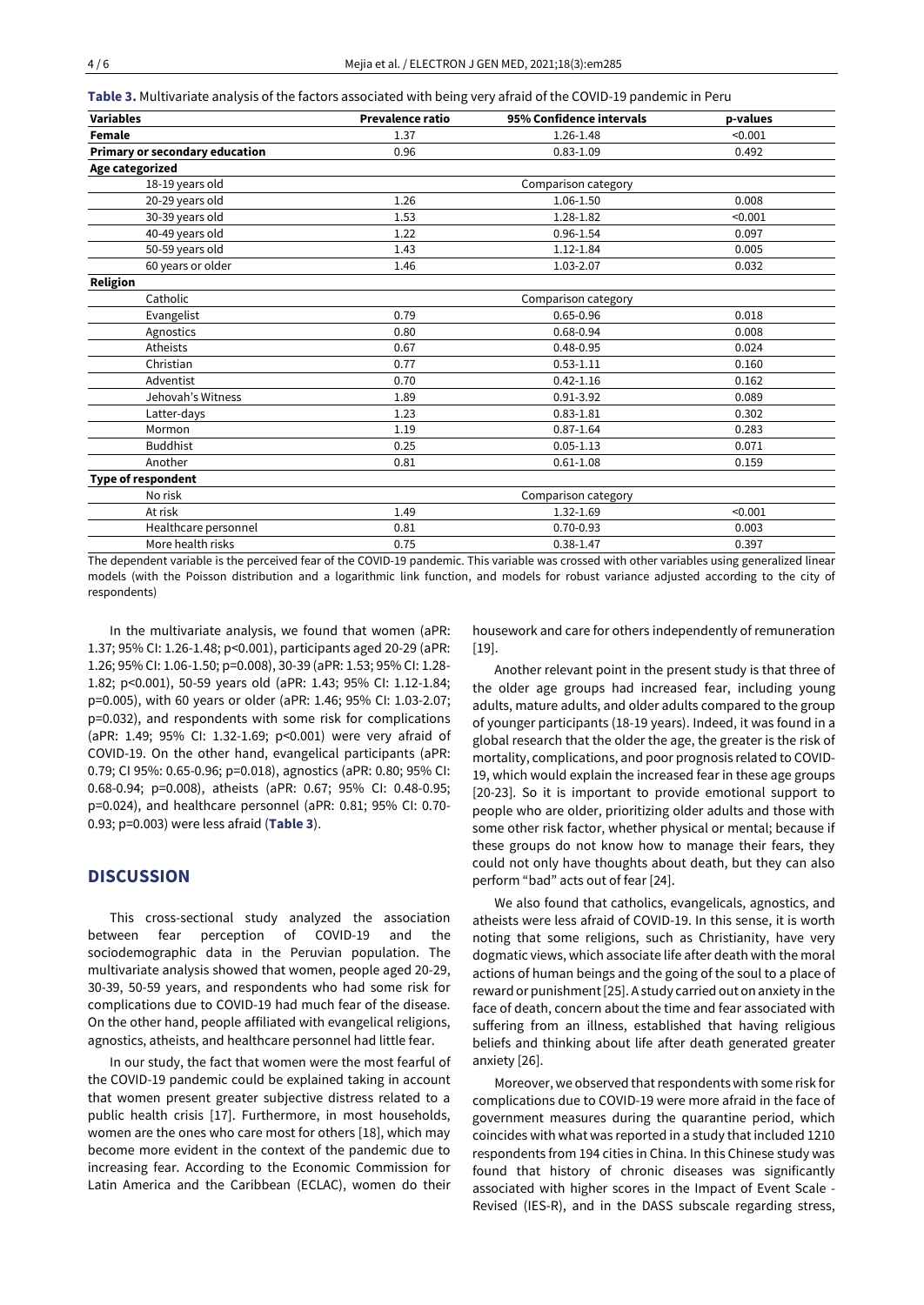anxiety, and depression [17]. Another study involving older adults from Mexico, a direct association was found between presence of comorbidities (cancer, systemic arterial hypertension, diabetes, hypercholesterolemia, depression, cerebral infarction, and cardiovascular disease) and positive self-rated health, while there was indirect association between presence of comorbidities and depressive symptoms [27]. Complementary to this, the results of a research that included patients diagnosed with type 2 diabetes mellitus from the Jonuta Community Hospital, in the Tabasco state, showed that 68.6% of the assessed patients had mild anxiety and 14.3% moderate anxiety, and a greater tendency towards depression was observed in those who experienced more anxiety [28]. In this sense, the creation of psychosocial support programs for people with comorbidities should be of paramountimportance given that many of them may have better knowledge about COVID-19 and its complications, which could result in mental health disorders, putting them at greater risk.

In our study, it is also important to highlight the finding that healthcare personnel were less afraid of COVID-19; however this does not always occur similarly in different professional categories. In a cross-sectional study involving health workers from the Hospital of King Khalid University in Saudi Arabia was found that the mean anxiety score regarding MERS-CoV was similar for physicians as well as for other health workers; however, non-physicians expressed higher levels of anxiety toward the risk of transmitting MERS-CoV to their families [29].

Although the results obtained in this research are interesting, they may have been influenced by the fact that when the survey was carried out, there were not so many confirmed cases of infection or complication due to COVID-19 in Peru. In addition, there should be other important variables that may influence the fear of people related to coping with the pandemic, such as knowledge about the subject matter and perception of protective measures. This is also very important to be studied in health professionals from Peru.

Furthermore, the present study had the limitation of not being able to infer/extrapolate the results to the entire population of Peru, since a multi-stage sampling would be necessary to accomplish this objective. We cannot achieve this objective due to the fact that Peru was under quarantine and curfew at the time of the online surveys, as well as with traffic restriction and closing of important institutions. However, the findings of this study are quite relevant, given that they correspond to primary results of an investigation conducted during the COVID-19 containment period, which corresponds to the first report of fear perception of thousands of Peruvians in relation to COVID-19. Despite this, the importance of further research is stressed, with more population, variables, and logistics.

# **CONCLUSION**

Based on our findings, we conclude that there is an important fear perception related to the COVID-19 pandemic by the Peruvian population. The fear was associated with female sex, older age groups, some religious groups, people with some risk for complications, and healthcare professionals. We think that our results in the Peruvian population may open up new perspectives in orderto investigate disorders related to mental health, such as depression, stress, and anxiety due to the current pandemic.

**Author contributions:** All authors have sufficiently contributed to the study, and agreed with the results and conclusions.

**Funding:** No funding source is reported for this study.

**Declaration of interest:** No conflict of interest is declared by authors. **Acknowledgements:** We thank the COVID-19-GIS-Peru research group to be able to spread the survey in the most important cities throughout the national territory.

# **REFERENCES**

- 1. Santacroce L, Charitos IA, Prete RD. COVID-19 in Italy: an overview from the first case to date. Electron J Gen Med. 2020;17(6):em235. <https://doi.org/10.29333/ejgm/7926>
- 2. Sohrabi C, Alsafi Z, O'Neill N, Khan M, Kerwan A, Al-Jabir A, et al. World Health Organization declares global emergency: a review of the 2019 novel coronavirus (COVID-19). Int J Surg. 2020;76:71-6. [https://doi.org/10.1016/](https://doi.org/10.1016/j.ijsu.2020.02.034) [j.ijsu.2020.02.034](https://doi.org/10.1016/j.ijsu.2020.02.034) PMid:32112977 PMCid:PMC7105032
- 3. CLINIC CLOUD. ¿Cuál es la mejor sanidad pública del mundo según la OMS? [What is the best public health in the world according to the WHO?]. Granada: CLINIC CLOUD. Available at: [https://clinic-cloud.com/blog/cual-es-la](https://clinic-cloud.com/blog/cual-es-la-mejor-sanidad-publica-del-mundo-segun-oms/)[mejor-sanidad-publica-del-mundo-segun-oms/](https://clinic-cloud.com/blog/cual-es-la-mejor-sanidad-publica-del-mundo-segun-oms/) (Accessed: 10 December 2020).
- 4. Johns Hopkins Coronavirus Resource Center. World Map. Baltimore. Available at: [https://coronavirus.jhu.edu/](https://coronavirus.jhu.edu/map.html) [map.html](https://coronavirus.jhu.edu/map.html) (Accessed: 26 November 2020).
- 5. Yezli S, Khan A. COVID-19 social distancing in the Kingdom of Saudi Arabia: bold measures in the face of political, economic, social and religious challenges. Travel Med Infect Dis. 2020:101692. 2020;37:101692. [https://doi.org/](https://doi.org/10.1016/j.tmaid.2020.101692) [10.1016/j.tmaid.2020.101692](https://doi.org/10.1016/j.tmaid.2020.101692) PMid:32330561 PMCid: PMC7172679
- 6. Villamil Jiménez LC. Epidemias y pandemias: una realidad para el siglo XXI.Un mundo y una salud [Epidemics and pandemics: a reality for the 21st century: one world and one health]. Rev Lasallista Investig. 2013;10(1):7-8.
- 7. Woodward A, Gal S. One chart shows how the Wuhan coronavirus compares to other major outbreaks and pandemics in the last 50 years. New Delhi: Business Insider; Feb 5, 2020. Available at: [https://www.businessinsider.com](https://www.businessinsider.com/how-wuhan-coronavirus-compares-to-other-outbreaks-pandemics-2020-1) [/how-wuhan-coronavirus-compares-to-other-outbreaks](https://www.businessinsider.com/how-wuhan-coronavirus-compares-to-other-outbreaks-pandemics-2020-1)[pandemics-2020-1](https://www.businessinsider.com/how-wuhan-coronavirus-compares-to-other-outbreaks-pandemics-2020-1) (Accessed: 10 December 2020).
- 8. Xiang YT, Yang Y, Li W, Zhang L, Zhang Q, Cheung T, et al. Timely mental health care for the 2019 novel coronavirus outbreak is urgently needed. Lancet Psychiatry. 2020;7(3):228-9. [https://doi.org/10.1016/S2215-0366\(20\)](https://doi.org/10.1016/S2215-0366(20)30046-8) [30046-8](https://doi.org/10.1016/S2215-0366(20)30046-8)
- 9. Pinto Bustamante BJ, Gómez Córdoba AI, Wintaco Martínez LM, Amador Muñoz DP, González Melo GA, Carabalí Isajar ML, et al. Bioética e investigación: análisis de caso de la epidemia por el virus Ébola en 2014. Rev. Latinoam. Bioet. 2017;17(1):124-49. <https://doi.org/10.18359/rlbi.1943>
- 10. Davis MD, Stephenson N, Lohm D, Waller E, Flowers P. Beyond resistance: social factors in the general public response to pandemic influenza. BMC Public Health. 2015;15:436. <https://doi.org/10.1186/s12889-015-1756-8> PMid:25926035 PMCid:PMC4419473
- 11. Torales J, O'Higgins M, Castaldelli-Maia JM, Ventriglio A. The outbreak of COVID-19 coronavirus and its impact on global mental health. Int J Soc Psychiatry. 2020;66(4):317- 20. <https://doi.org/10.1177/0020764020915212> PMid: 32233719